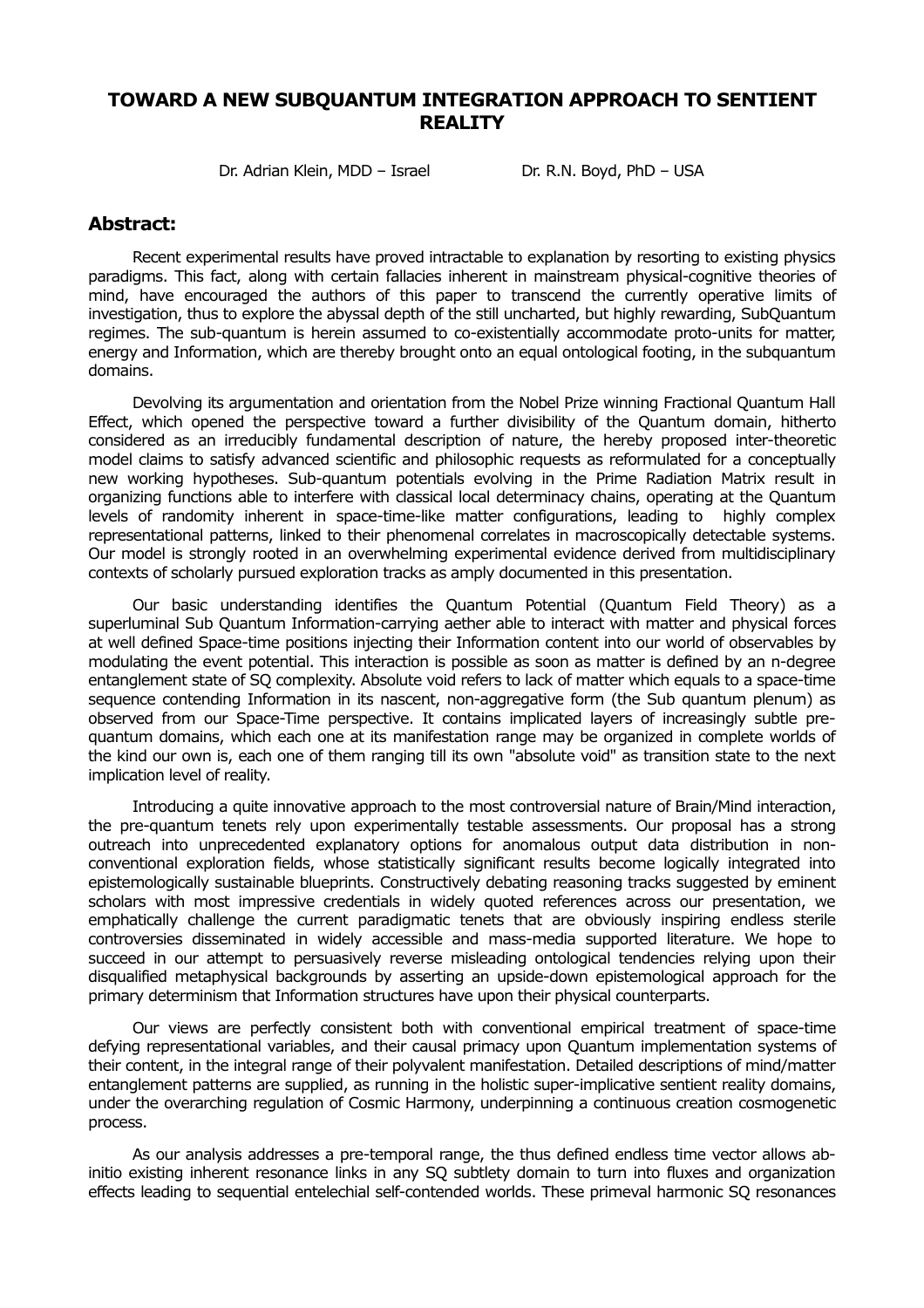are the very pattern of our overarching cosmic harmony just mentioned, the source of all conceivable manifestation and interconnectedness.

#### **PREAMBLE**

Recent experimental results have proved intractable to our normal and limited understandings of the physics involved. At Lebedev University in Russia, there arose a series of experiments by Gariaev, et.al., which proved that the vacuum has a memory. This vacuum memory appears to be holographic in form, supporting K. Pribram's holographic model for the human memory, as obtained from neurological studies. Subsequently these vacuum memory results were replicated at Heart Math Insitute in Arizona, again proving that vacuum has a memory of the physical states which arise in a given volume. Subseqently, a member of Gariaev's Lebedev team went to China, where he suceeded in utilizing the memory capability of the vacuum to cause a chicken to turn partly into a duck. The chicken, in this experiment, after exposure to the vacuum memory, had its beak turn into a duck-bill, and grew webbed feet. Remarkably, all of this chicken's offspring came into the world with duck bills and webbed feet. From these results, Gariaev and his team in Canada were able to succeed in turning a salamander completely into a frog, by similar methods. Gariaev and his team have recently succeeded in causing the regeneration of missing or destroyed pancreatic organs in laboratory mice, by related techniques. Gariaev's team has also, by similar means, caused the regrowth of a missing tooth for a gentleman volunteer, who was missing that particular tooth. Related to these results, Shpilman and Boyd succeeded in copying the information of alcohol into water. Consuming quantities of this treated water results in a condition analogous to inebriation, but without any resultant "hangover". Recent experimental results by Hu and Wu, et.al., have proved variations in the measured weight of instrumented objects, across large spans of distance, by similar methodology. As remarkable as all these irrefutable experimental results have been, within the confines of our well-known and standard physical treatments, there is no viable explanation for any of these experimental results.

Unfortunately, the very limited effective range of the spin-spin interactions evoked by the aforementioned experimental team requires for a more consistent explanatory attempt, just as their quantum entanglement model that fails as per Eberhard's proof. Our own sub-quantum interpretation for the Hu/Wu experimental results circumvents the aforementioned deadlocks, while referring to them as a strong experimental evidence for its own claims.

We have determined that the common theme in these empirical results, is one of information, and information transport. Now we want to understand the actual mechanisms of information storage and information transport, as related to these experiments, and as related to consciousness.

Our approach to sentient information processing systems comes as an attempt to reformulate prevailing representations of reality, addressing fundamentally irresolvable topics within classical scientific criteria, while suggesting a seminal rendition of a new general interpretation devolved from late developments in Physics, neurosciences and cognitive research. It tries to satisfactorily cover seemingly disparate aspects of reality, in a quite consistent picture, somewhat contrary to coloquial scientific knowledge, nevertheless reaching out far beyond currently accepted limits into the wide array of seemingly anomalous phenomena which are brought into the normal range of validation in our ontological system. Hoping to provide incremental understanding for them, we intend to challenge their biased exclusion from established channels of scholarly dissemination. We are refraining from addressing a rigid preconceived matrix of questions, which at this early stage of understanding might lead to delusional data interpretation.

Our basic assumptions unfold both from traditional knowledge with deep historical roots as well as from leading edge theoretic and experimental data lately supplied by individuals bearing impressive scientific or philosophic credentials. We owe a deep gratitude for their work and their personal help in our decision of challenging the mainstream paradigmatic views regarding the fundamental nature of reality. In the form they are now, the various sciences have dogmatically perpetuated, and forced upon the community, ontologically incompatible concepts, which furthermore prevent any real progress. As we hope to persuasively assess, Information processing systems work far beyond the outreach of currently accepted conceptual limits, where relativistic constraints contradict basic Quantum Mechanical principles while mezocosmic reality escapes the explanatory range of both.

We are happy to have found in the depth of the pre-quantum realms, the target of our investigations, a useful preliminary mapping for the shared underlying reality of matter, energy and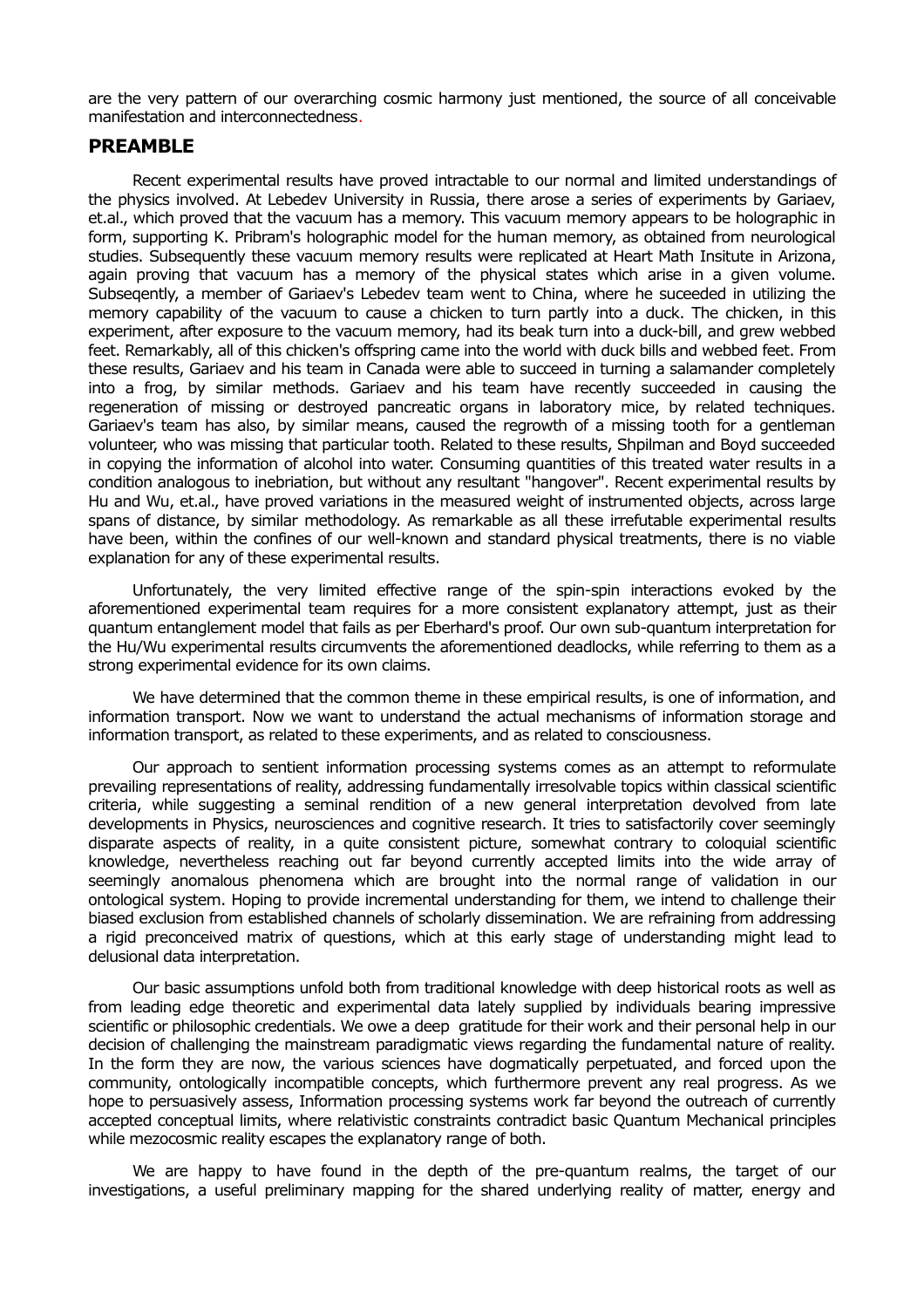Information structures, which expectedly will provide a more useful investigation tool for further scholarly quests for the truth.

## **The Subquantum Approach:**

Eight years ago, Nobel prize winners in Physics, H.Stormer, D.Tsui and R.Laughlin discovered a new form of quantum fluid with fractionally charged excitations, known to physicists as the Fractional Quantum Hall Effect. It opened the door toward an infinite divisibility of the Quantum parameters beyond the Planck limits, down into the fundamental constituent entities of reality as a whole. These results, which proved the existence of the subquantum, had previously been pointed to by the works of Bohm, DeBroglie, Kaniadakis, Krasnoholovets, Soucek, Valentini, and a large body of related theoretical expressions.

The domain of subquantum infinitessimals is coupled to the absolute void, the primary source of virtual potentials for manifestation. The existence of a subquantum reality was long ago postulated by proponents of ether-related cosmology.The concept can also be traced back to the concept of the"Bhutattmas", the infinitesimals of the Vedic tradition, described in terms strongly analogous to our own concept of Sub Quantum entities.

Unfortunately for the development of scientific knowledge, this kind of view was for a long time discredited, due to interpretations of relativity theory which did not appear to require any particulate vacuum medium (aether), while the null results of the Michealson-Morely experiment seemed to mitigate against the static model of aether, and its being entrained by the motion of the planet. Eventually the null result of the Michaelson-Morely experiment resulted in the abandonment of all types of aether models. Whittaker shows how all aether models were replaced by appealing to Quantum models, evolving along mainly counter-intuitive and paradoxical tracks.

For example, to simply say that there exists a quantum potential, is an insufficient explanation. What is the quantum potential, actually? Why is there a quantum potential? How does the quantum potential manage to do all that it observably does, especially with regard to information transport? How can it be that the quantum potential observably acts superluminally, experimentally falsifying the "sacredness" of relativity theory? As we know, non-locality has been irrefutably proved by a variety of experimental evidences, the most recent of which were the Hu/Wu experiments. We know, based on experiment, that information can pass non-locally through space, and across time to influence our observable world directly, without violating causational orderings, by way of the quantum potential. The quantum potential is actually detailed in both mechanism, and form, by our model, which relies on superluminal sub quantum Information-Carrying Entities. This model accounts for all the known and mysterious properties of the quantum information field.

The sub quantum plenum in our model is a motional, active, aether-like media having characteristics of an exceedingly fine gas composed of infinitesimals with superfluidic properties, and/or the properties of a perfect fluid, which infinitesimals have inherent abilities to both store, and transport, information superluminally. The high mobility of these infinitesimals and the sometimes superluminal intrinsic velocities which can be developed by these particles is important to our understandings. Viewed as a gas, this gas is considered inherently inert, while its high mobility and small size can make it hard to detect, especially since such small particles would rarely interact with existing matter, somewhat similar in this regard to the transparency to matter associated with various difficulties associated with the detection of neutrinos. These Sub Quantum superluminal information transport expressions, answer directly, all of the questions regarding the how, the why, and the what, of the quantum potential.

According to the currently re-awakening Sub Quantum view, at the background of all manifestation there is a universal fundamental media of primary entities displaying an omnidirectional complex vector inside an infinity frequency range. They are embedded in Bayers' fundamental pre-energetic Prime Radiation Spectra and are able to propagate at any velocity ranging from zero up to superluminal and infinite values, resisting and operating beyond the Planck limits, where relativistic and Quantum constraints break down.

The experimental evidence for superluminal velocities is amply supplied in the Cherenkov radiation, the Podkletnov's gravity-like beam measurements, the experiments of Alan Aspect and other similar demonstrations of the fact of quantum nonlocality. (In recent results from Podkletnov, light from a laser was carried out of its expected path by the gravity-like output beam of his apparatus, to be deposited far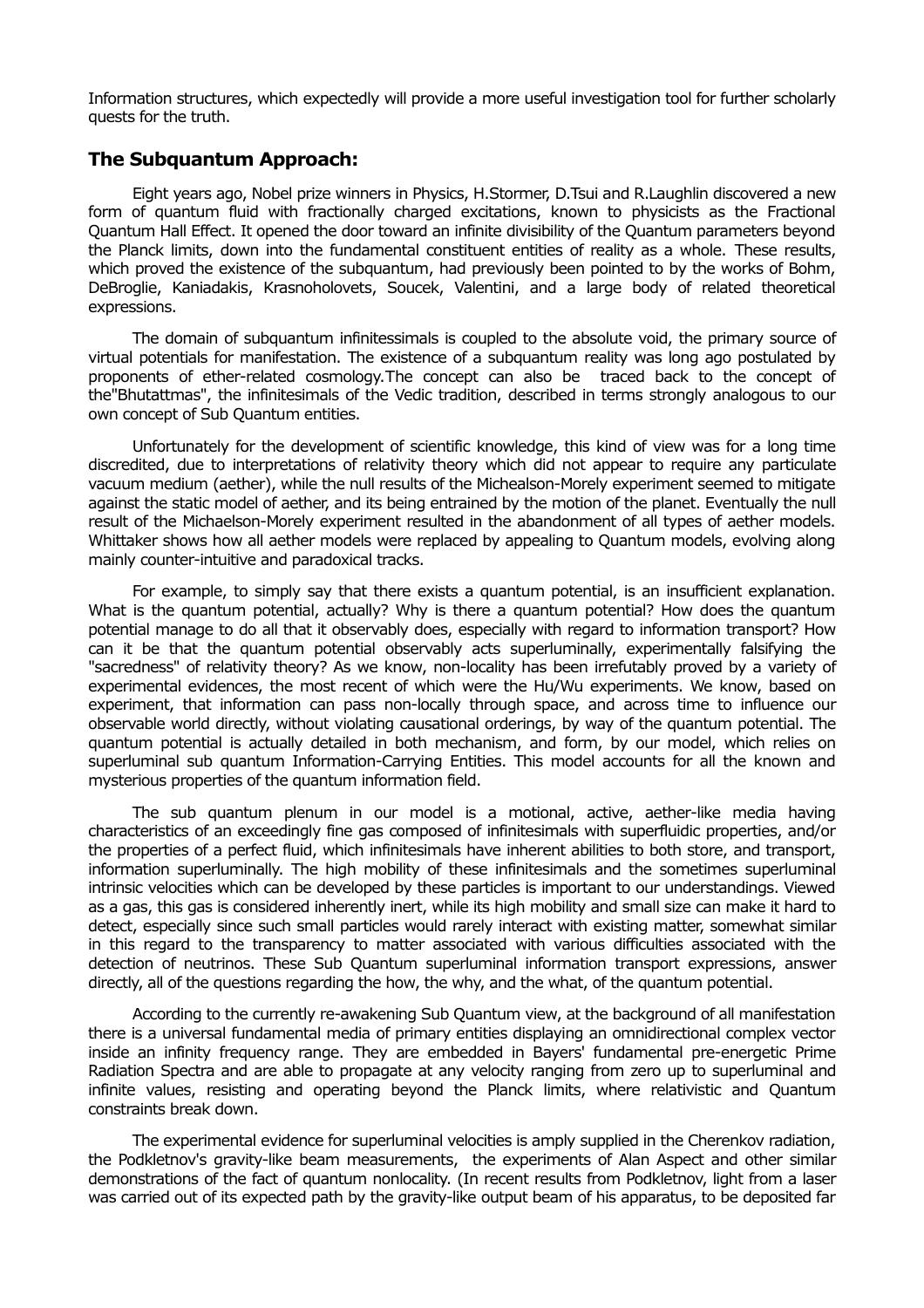away from the original expected ray-trace, perpendicularly, along the line of the gravity-like beam. Such events were subsequently used in measurements which demonstrated the superluminal propagation velocity of the gravity-like beam emanating from the apparatus.)

Subquantum Information carrier systems operating below the light speed value may complement the aforementioned explanatory background involving strong analogies to pertinent data metaphorically quoted from classical gas and fluid dynamical analysis, as well as specific combinations of symmetries and resonances supplied by the Fermi-Pasta-Ulam lattice Hamiltonian [Gariaev, et.al.]

It is suggested that the SQ domain displays a multi-layered telescopic structure of sequential orders of subtleness For descriptive convenience, such a fundamental pattern can be referred to in terms of an infinite dimensional manifold, closed upon itself in a self-consistent loop, able to accommodate a holographic Information flux network of infinite complexity. This endless repetitive matrix of serial interconnected but parametrically definable pre-quantum domains, allow ascribing to each one of its constituent ranges of manifestation, a hyper dimensional structure reflecting their fundamental embedding implication system. We also consider the possibility that the SQ particles themselves may actually be hyper dimensional objects, so as to further account for the fact that the "vacuum" has a memory which records information regarding all events and forces in the environment, as experienced by the Sub Quantum particle, which memory was first reported by DePalma.

The universal character of sentient reality expressing itself at the integral range of conceivable manifestation regimes is a direct result of the Subquantum holographic matrix of Information storage and propagation, embedded, as just mentioned, in the primary radiation matrix. As just argued, it can suggest a hyperdimensional extension of SQ entities themselves (Strongly supported by the Hut-Shepard polidimensional manyfold proposal which includes sentience as a third reference coordinate of reality, beyond space and time) or may be expressed in a more formalistic way by a mathematically acceptable organizing function that operates upon the n-dimensional Hilbert space of Quantum physics. This interpretation relies on a statistically compulsive unfolding in the regimes of information transport, able to associate incremental information density and complexity patterns.

Space may not be detected in the awareness field, neither in the Euclidian sense, nor in any other sense. The spatial aspects of direct perception are derived entirely from outside the conscious domain itself. However, in perception processes, mental structures may become entangled with spatial representations, coupled to the processed external stimuli. Any conceivable contention or extension of the mind is excluded by its fundamentally pre-space-time sub quantum nature.

Moreover, there can exist in the Consciousness experiences of spaciousness, which do not arise as the result of mental correlations with physically perceptible structures. Such direct, physically uncorrelatable experiences arise as the result of the ether-information flows which are available directly to the Consciousness, at every instant, regardless of the physical limitations of the perceptive apparatus relative to the immediate surroundings. Such perceptive incidents are commonly classified as "paranormal" or even delusional. This is because, drastic conceptual limitations regarding our understandings of such events, have been imposed on our reasoning by the existing dogmas and commonly accepted paradigms of the cumulative and colloquial sciences. In other words, the commonly held and unfortunate idea that some amazing intrinsic abilities of Consciousness may be misleadingly labelled as anomalous ones, is the result of hundreds of years of attempts to exclude Consciousness entirely from the sciences, resulting in exponential accumulations of error, arising from the various builtin indoctrinating dogmas and unfounded historical assumptions of the sciences, regarding the fundamental nature of reality, which assumptions are entirely wrong, and provably so. Asomal selfconscious structures are able both to accede Information that is not physically originated in the conventional sense, and to convey it efficiently to neurally connected ones, as amply documented in ADC literature Items of different kinds piled up during the last few decades.

Conformal gravitonic Information carrier systems operating across the Bergson-Shilov classical inter dimensional boundaries may be invoked by representatives of more conservative minded scholars for modelling the Sub Quantum/Quantum interface of the ontological junction between essentially cognitive and essentially energetic regimes. Information propagated across Space and Time results in a fundamentally sentient Quantum behaviour, implementing Bohm's implicate cosmic order.

The information density present in resonant networks can influence the Quantum potential to evolve along selective tracks according to their Informational circumstances, thus shifting some SQ species away from the more undifferentiated underlying group behavior.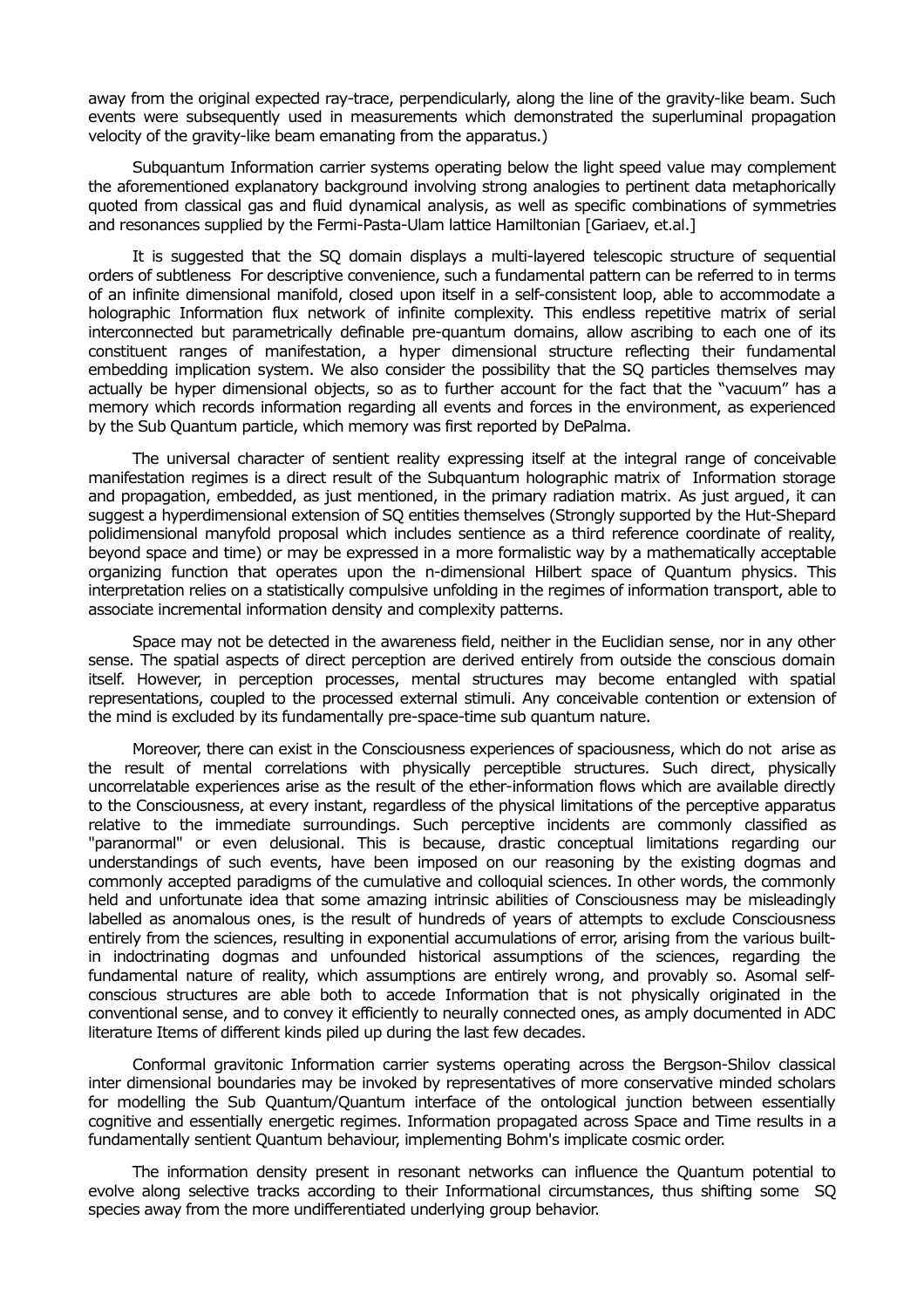These networks may operate informatically, coupling successive layers of Dirac's invariant stochastic SQ "aether". This coupling process occurs along a transentelechial syntropic gradient by temporal symmetry, displaying the ability of preserving coherence over extended ST spans thus underpinning Quantum resonant entanglement distribution vectors. As A. Detela suggests, SQ toroidal knots of increasing complexity have a stabilizing effect (along an evolutionary line) by superposition of non-local states, defining Information-charged morphogenic fields, able to interact with the molecular structure of biosystems. Also, it is well known that variations in gravitational flux result in variations in the resistivity of carbon, which results direct influences on biological systems.

The all-pervading Informational systems are obviously involved with all forms of Life and Consciousness, extending beyond the Quantum-related energy domains into basic interference patterns inside the pre-energetic Prime Radiation spectra. The SQ domain works as an efficient storage and transportation media for the holographic super implicated orders of Universal sentience, far beyond the space-time or Quantum constraints that are seen as its ancillary emergent features. Sub quantum units are constantly radiated and absorbed by normal matter in a ceaseless Information exchange which steers Quantum observables into manifestation. The energy content in this entropically open system, results from the motions of SQ entities, reflecting in their own existential regime the essence of the Cosmic Harmony thus embedded and physically conveyed throughout the Universe by the prequantal Information-charged flows. These are affecting Quantum behavior from outside the system per paraholographical resonances. Hence energy and Information have to be approached on different ontological lines as fundamental aspects of reality.

Energy and matter in the Sub Quantum regime yield the huge random space-time curvatures at the Planck scale (the "Quantum foam"), which, under the effect of the SQ-mediated and stored sentient functions are able to modulate along purposeful selective resonance blueprints of metastable Information structures, carried at superluminal velocity toward replicable Quantum fields of increasing complexity. This process is amply documented in Gariaev's recent perplexing non-local biophotonic genetic regulation experiments resulting in the by now famous DNA Phantom effect, as well as in the Kaznacheyev Mirror Cytopathogenetic Effect or C. Backster's elusive non-local death signals, where causation of Informational consistency couples to locally active physical deterministic chains.

Quantum-coherent organizing interaction functions compete with Quantum-decoherent random ones and affect any given Quantum system via a set of basic properties of Information structures defined in our analogical terminology as Intensity (SQ density index), Complexity, Coherence, Content and Intent.

Notwithstanding the limits imposed upon this preliminary presentation that do not allow for their detailed discussion, we ascribe a most salient role to these parametric values in our new Brain/Mind paradigm, involving a transient sub quantum holographic interactiveness that affects the Quantum critical brain in the neuro-cyberneticaly connected mode of self-conscious manifestation. This thesis has to be brought into analogical alignment with the originating SQ source, that is granted the ontological proactive role in this interaction.

From a physical perspective, the implicating potential of sentient SQ flux systems operates by the fundamental homogenous transmission medium invoked in recent explanatory attempts for Ken Shoulder's Exotic Vacuum Objects (EVO) or R.M.Kiehn's nanometer vorticity distribution patterns. Aether-bound information flow as self-consistent ontological system was experimentally proved by biasing the SQ "Potentum" (J.Firmage) with an asymmetrical charge distribution - be it done by fast explosive electrical discharge applied in high voltage environment or keeping EVO in EM field-free space which will result in an EVO charge variation gradient reflecting the Information flux potential decoupled from any background of classical matter.

Hence, the self-conscious structure's natural ability to preserve its total cognitive complexity range in its own SQ regime, after decoupling from physical brain's coherence range. A similar explanatory track would describe its instrumentable quantum modulating efficiencies on non-linear, chaotic, or random systems, resulting in orderings thereof.

#### **THE MIND/BRAIN INTERACTION IN THE SUBQUANTUM PARADIGM.**

It has frequently been suggested that the global coherence, the threshold effects, and the binding properties of the brain, are consistent with classical nonlinear dynamics rather then nonlinear Quantum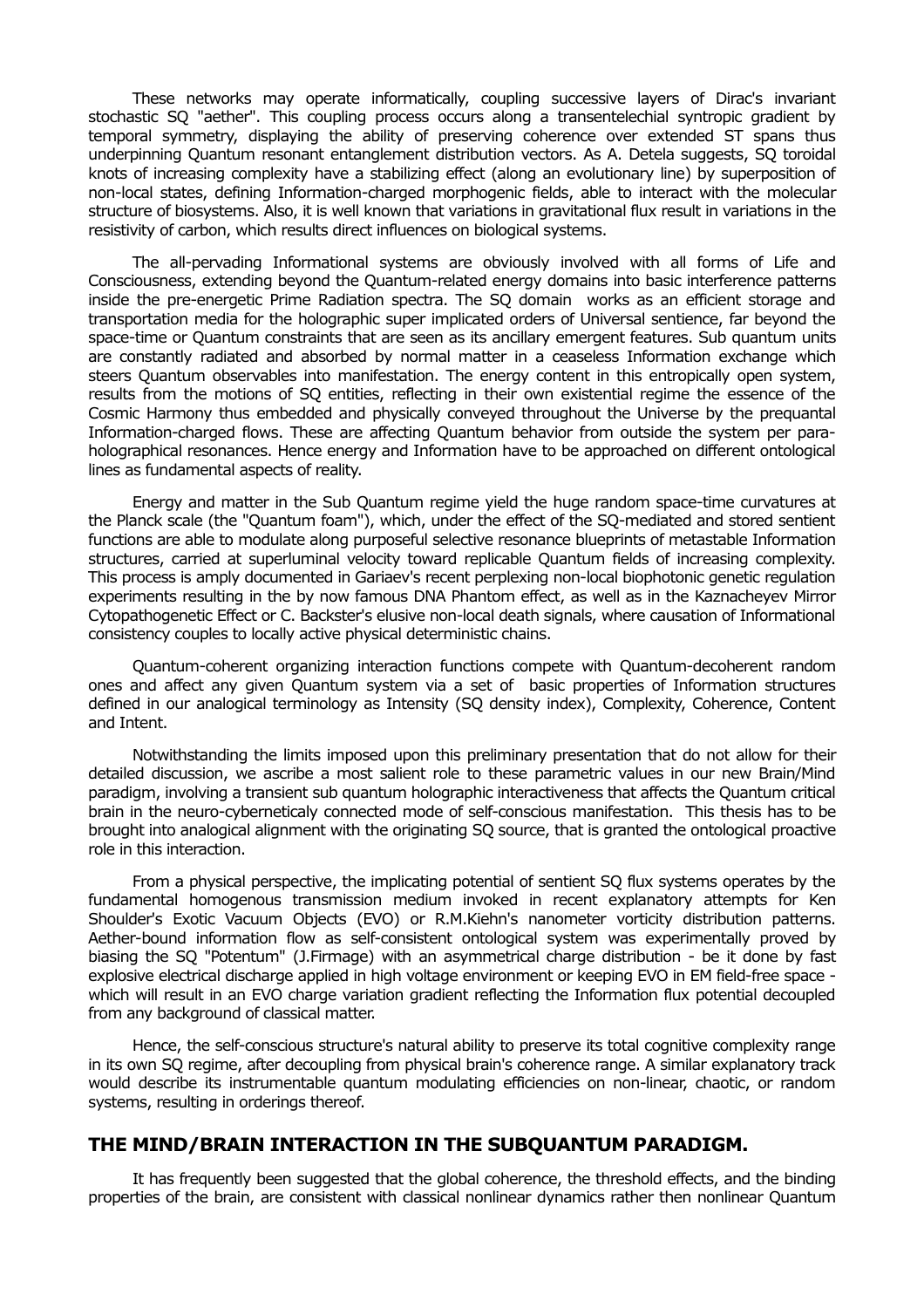Mechanical theories. This view obviously oversees that Quantum Mechanics consists not only of the mechanical processes expressed by the Schrodinger equations, but includes a fundamental experiential aspect of nature which needs to be brought into alignment with the physical part of the theory. The actualization of physical states derives from the actualization of experiential components that have a clear-cut determinacy upon the selective orientation of the Quantum Event Potential toward the implementation of singular sequences of events guided by higher-order implication levels.

Elementary bioexcitations may thus condense into macroscopic Quantum effects resulting in Quantum actualizations of experiential structures as a fundamental process occurring in the Hilbert space, in which the Quantum analogue of matter, and analogous phase-states of quantum matter, become statistically observable in quantum systems, especially over larger spans of time.

The brain's physiological insufficiency vs. its information processing capacity enables experiential patterns to select preferential pathways for the implementation of a given cognitive event. This choice between macroscopically distinct alternatives, such as neural firing/not firing, can be interpreted only by space-time transcending actions. Obviously, these global process can't be described as localized inside the brain or physical body, but arise in the extended Informational space that implies both of them.

Modular space-time dependent cortical distribution blueprints of Quantum-triggered action potentials enter infinitely complex interference patterns in Brain along ipsolateral and contra hemispheric callosal connectivity pathways. Nevertheless, neurophysiologic evidence shows that detection of retinal stimuli arriving to a damaged spot of primary visual cortex via Lateral Geniculate Nucleum can scarcely be ascribed to extrastriate bypass aferences toward the inferior temporal and parietal lobules, as these alternative tracks are not supporting visual awareness in the absence of the striate primary cortex contribution. Residual performance in blind sight cases is strongly suggestive for a direct sub quantum bypass operating beyond the routine Quantum mediation that is disabled by the damaged brain tissue.

Similar SQ-mediated bypass events may be fairly recognized in extrasensory or asomal perceptual modes, where damping neurotransmission processes "normally" leading to quantum superposition states of cognitive templates are excluded. Contradicting current dogmatic assumptions, Qualia are to be seen neither identical nor epiphenomenal to neural states. They represent rather experiential units in the sub quantum mind.

According to most recent studies, the synaptic application of the output of a bi-neuronal set upon a third neuroceptor unit is modulated by intermediate Quantum noise superposition of stochastic resonance that may affect the synaptic time constant. Moreover, recent neurophysiologic findings suggest that increased activation of specific neural correlates of attention, sensory processing and sensitivity to stimulation originating within the body may alter key electrical impulses within the brain, thus resulting in altering the rate of age-related brain deterioration (Sara Lazar).

Facial recognition performance in low-level neural equipment of invertebrate bio-systems (bees) reported by G.Dyer's as a result of methodologically valid experimental protocols point to a neural spatial pattern-detecting representational process bypassing hitherto held assumptions related to a required involvement of the fusiform gyrus in this particular processing event. Similar findings regarding paraneural complex signal processing and transference abilities in ants were reported by T.Richardson.

In all the above mentioned randomly selected examples, Quantum event potentials of sentient SQ determination are causally implied in the physiological efficiency of neural systems, strongly supporting our ontological reversal of determinacy in favor of Information control upon Brain vs. mass/energy origination of consciousness.

Neural network -related components of cognition are proved to have an increasingly low-level causal significance, paving the way for our ontological reversal of causal primacy that is still finding wide academic preference based on false theoretic assumptions and subsequently misleading biased interpretations of experimental results.

Quantum mechanical states of brain are able to react both to Sub quantum originated cognitive modulators as well as to Qualia of environmental origin.

The local Quantum indeterminism, in our view, is fundamentally a misnomer, as it favors a "blind chance" interpretation for a basically Information-controlled systems.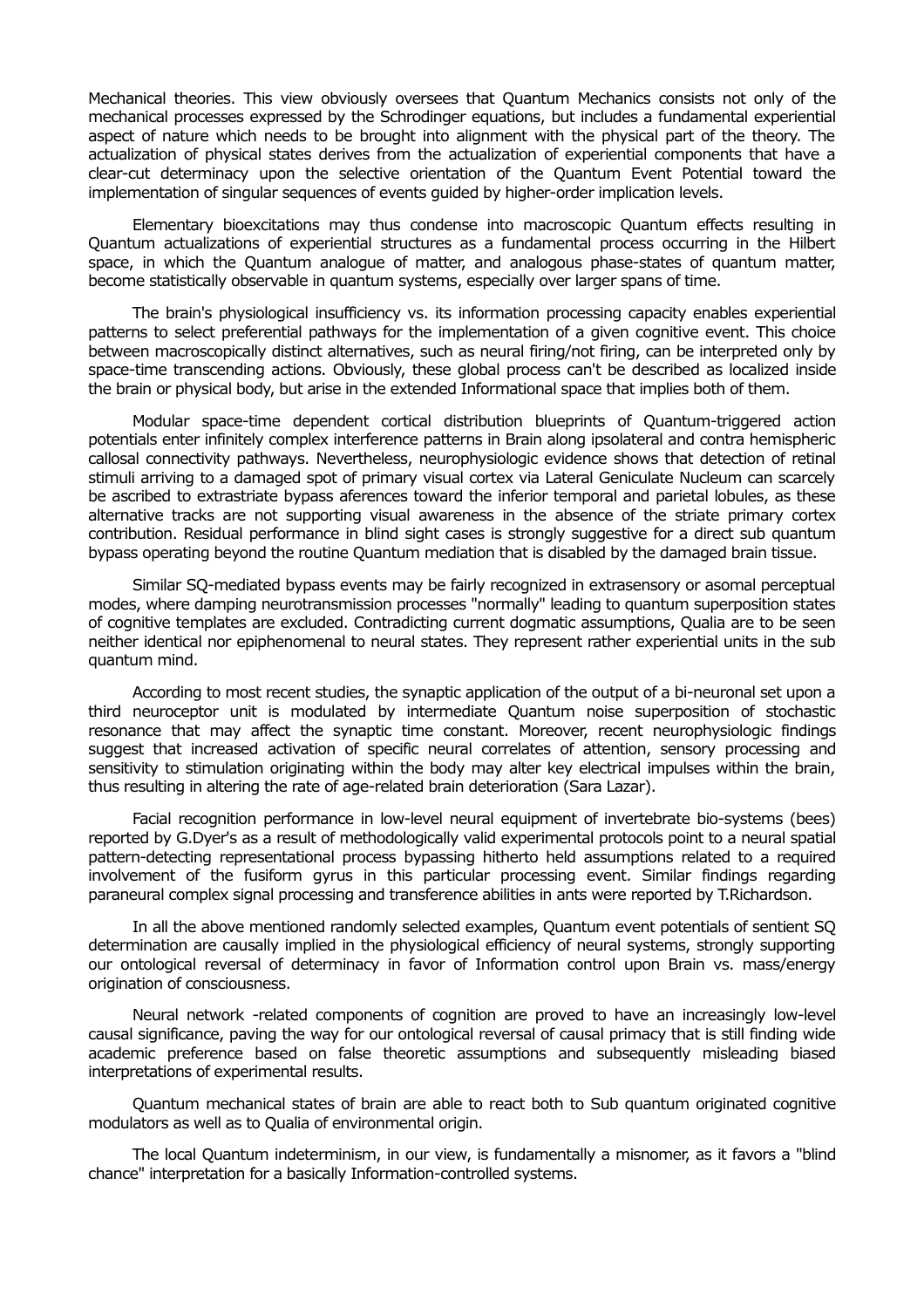The Heisenberg choice leads to a specific Dirac response reflecting a selection of a higher implicate order acting upon the already inherent information content of the quantally perceived superposition states. Nonlinearities and deviations from the expectancy output values unfolding from hidden Sub quantum variables and organizations basically defining the system result in a secondary statistical effect rather then expressing a misleading underlying uncertainty-bound random non-determinacy (R.N.Boyd).

Both the hitherto misinterpreted quantum-uncertainty data (R.N.Boyd, H.Dehmelt) and H.Stapp's action-template superposition states reduced by the Dirac response originating in higher control levels of Information content are to be seen as sequential organizing effects run and made possible in principle by the active Information inherent in the system's deterministically changing Quantum states, pointing toward the collapse of the probability spectra describing the system's concrete manifestation at different points in time. In our view, Quantum mechanical effects are but expressions of underlying sub quantum purposeful determinacy chains functionally linking different sets of deterministic Information control via the "Quantum jump" suppression of nonconformal components to the overall "sense" of the process at key neural positions.

This important insight leads to a highly sensitive epistemological position of Brain at the crossroad of physical reality and the differential Information complexity gradients ascribed to non-identical cognitive implication orders.

From this elevated analytical perspective, Brain works as an information-transduction system coupling classical matter to various implicating orders of Sub quantum Information consistency inside the efficiency range limits of its own phylogenetically determined coherence regime.

Brain acts as a statistical operator by its reduced density matrix able of averaging over all nonbrain degrees of freedom resulting from interacting decoherence effects of environmental origin. The von Neumann boundary shift between the observer and the observed system allows for a psychological description of the experiential side's stream of conscious data in a complementing frame of reference to the neural correlates of the same. The von Neumann Quantum state is a purported Informational reality, where any given Brain state is described as a probabilistic cloud-like structure embedded in higherdimensional cognitive environment.

Overlapping coherence bands mainly in affective spectra allow for EEG synchronizations of the kind reported in Montecucco's experimental evidence for empathic macroscopic resonance effects occurring in transpersonal overlapping affective connections. Such results together with the Nathal synchronous fourband EEG activation techniques resulting in the extension of coherence domain over different naturally uncoupled or non-contiguous bands, as well as the Hemisync induction by external frequency modulations imposed upon the electric activity of Brain - are strongly supportive for our interactive view between Information coherence domains and macroscopic EM-encoded correlates of neural activity. This contention is strongly supported by E. Jovanov's ascribing higher levels of integration to lower EEG frequencies based on experimental evidence for prefrontal and frontolateral transpersonal EEG pattern synchronizations in delta and theta range.

According to the Neumann/Stapp approach, the activating "Heisenberg choice" is not subject to any known statistical or deterministic condition. The motion rules in this domain are derived by a quantization procedure from classical approximation equations while setting the Planck constant's value at zero. The spreading out of possible options by expanding some microscopic uncertainty effects is in due time blocked by the Dirac choice response, which, obeying the Pythagoras computation of the orthogonal basis vectors, allow only limited possible feedback options to the Heisenberg choice, summing up to unity.

A sufficiently rapid sequence of consciously selected probing events, reflecting a high SQ density level of action may stabilize the associated pattern of Quantum activity by activating the Quantum Zeno Effect until a specific task-oriented action template is formed. Libet's experimental results confirmed by cortical Readiness Potential measurements are consistent with the just described Quantum duality that will subsequently collapse per Heisenberg Choice intervention into H.Stapp's informaticaly induced selected options for action templates. The random additive superposition thereof is eliminated at the level of the Brain's quantum state by the quantum jumps fixing the orientations of the basic vectors in their Hilbert space. This Quantum jump is associated with discrete increments of complexity values expressed in subjective knowledge, leading to a sequential adjusting of the hereby described Information/quantum loop in proportion to the progressively acquired Sub quantum complexity gain.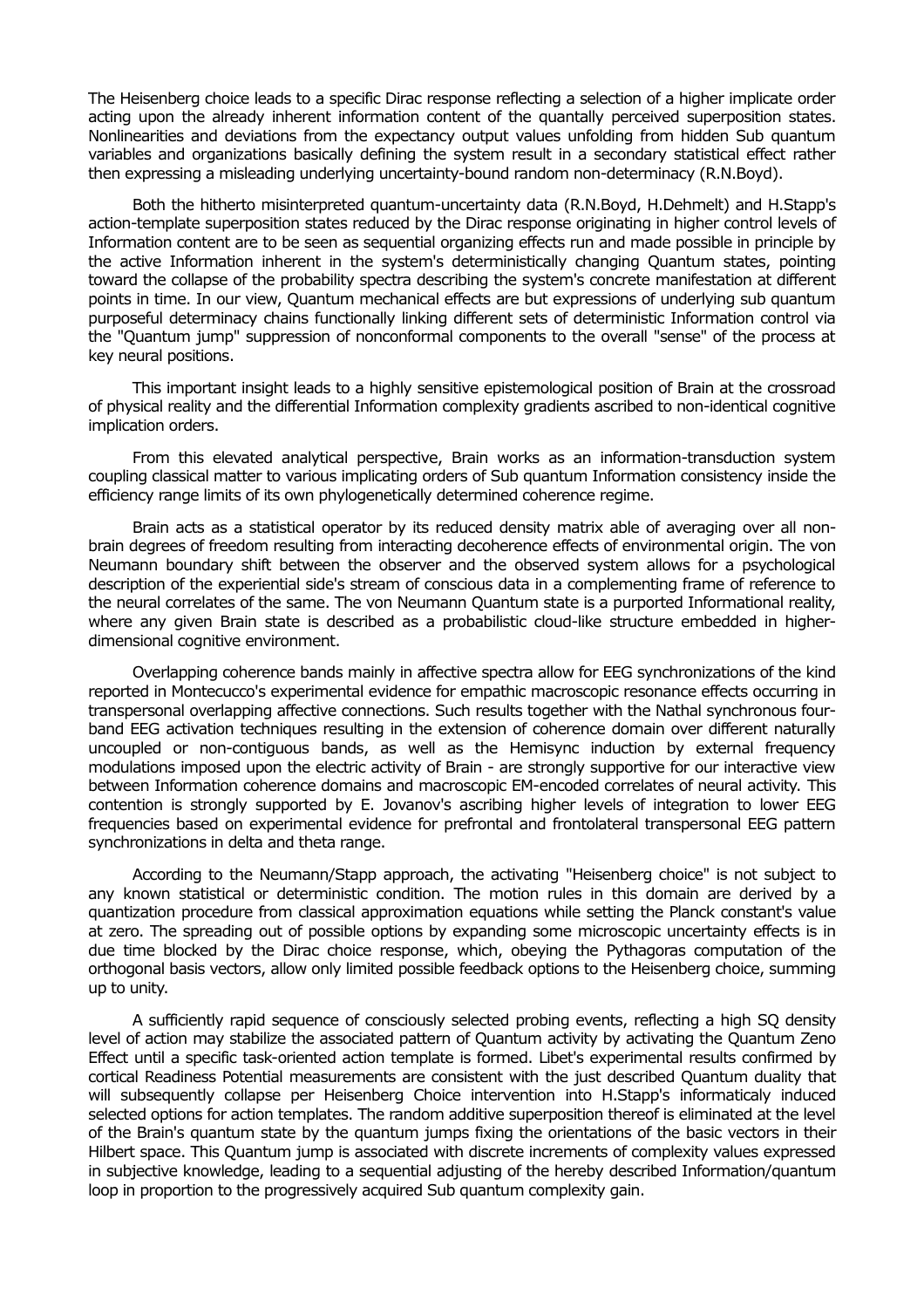Brain accepts clues both from its environment via sensory channels including hidden variables as superposed inhibitory signals or active proxy attractors, and from its SQ cognitive trigger in order to issue the proper sequence of neural signals to an appropriate action template. The choice-induced Quantum jumps reduce the alternative coexisting conflicting action potentials, injecting into the system, discrete cumulative amounts of new experience, together with their neural correlates.

At the overall modular cortex activation level, Sub quantum determinacy of the exocytosis/notexocytosis options are expressed in the quantum effects upon the ion channels in the synaptic clefts either by the Eccles-type dendronic activation or its Electromagnetic counterpart, extending the global intermodular pattern-generating abilities of the underlying Information-charged initiating system. Our choices are to be treated as empirically specified and consciously controlled input variables in accordance with the implemented biophysical protocol of interactions.

This view compensates for widely criticized aspects of the Penrose-Hameroff Quantum mind theory, because the reduced density matrix of the modular subsystem limits the possible effects to variables of the subsystem, itself enhancing the crystallization of two alternative states to be selectively suppressed by the Dirac choice, according to strong interactions with its preceding underpinning Sub quantum Heisenberg probing.

The sub quantum deterministic discriminator's active selective organizing function leads to the collapse of the system's randomity and thus supplies an acceptable explanatory option for the implementation of Penrose's quest about when - and to which state - the Quantum Jump occurs. Psychological conditions are amenable to both informational and neurobehavioral analysis, yet primary sub quantum determinacy strongly supports Harnad's hermeneutic mentalist request to interpret observable events not merely as mental, but explicitly as CAUSALLY mental ones, in a most fundamental sense.

Our hereby asserted suggestions seem to have a quite strong potential of remodeling the bridging laws connecting mind to matter. Altering the basic assumptions of the way Quantum mechanical tenets relate to Brain and supporting H.Stapp's description, incremental Information is injected into an information bearing mathematically described physical state, without implying epistemologically uncomfortable changes at the pragmatic level for almost all of the classical and conventional Quantum physical laws. Both mind and matter are causally tied to the agent's free choice of acting by the conscious experiential increment of knowledge (increasing subquantum complexity index inside an information defined sentient structure) and the physical actualization of the neural correlates of the thus experienced increments. Therefore, the SQ model we propose presents promising advantages upon hitherto similar attempts.

At an evolutionary philogenetical perspective, paleostructures of the neural system are placed into a priority response regime, if compared to more recently developed neocortical discrimination efficiency levels, by conversion of the experiential feelings and reasoning modes to a conscious intention-charged operator which will quantally select its appropriate neural activation track. The passive attending of an impending command will result in a different action template if compared to a reappraisal request, where aference is led toward prefrontal neocortical processing mechanisms by suppression of the Limbic/hypothalamic response via the Quantum Zeno Effect. Passive attending expectancy is channeled to the aforementioned paleostructures as proved by consistent functional MRI experimental evidence. Conventional Quantum Theory may explain apparent causal effects of the conscious choice upon the brain activity, but no explanation of any causal effect can be derived from it for the reciprocal process. Our Subquantum model replaces speculative and unstable concepts about conscious choice phenomena by knowable and experimentally testable omni-directional input parameters.

By the regulating increment induced in the SQ matrix field by the sentient function that operates in the n-dimensional Hilbert space of Q. mechanics, a monovectorial tendency toward complexity gain is gradually emergent in the system, leading to resonant and symmetry mediated deviations from the averaged group behavior in the prime radiation field, under the overarching harmonization function of the axiomatically acceptable Cosmic Harmony inherent in the reality hereby defined as a sentient notion.

Kozyrev's time density fluctuations along the causal vectors may be tightly related to our SQ density concept as applied to the Informational parameters of different cognitive implication levels functionally interconnected by the uncertainty-suppressing Quantum jump.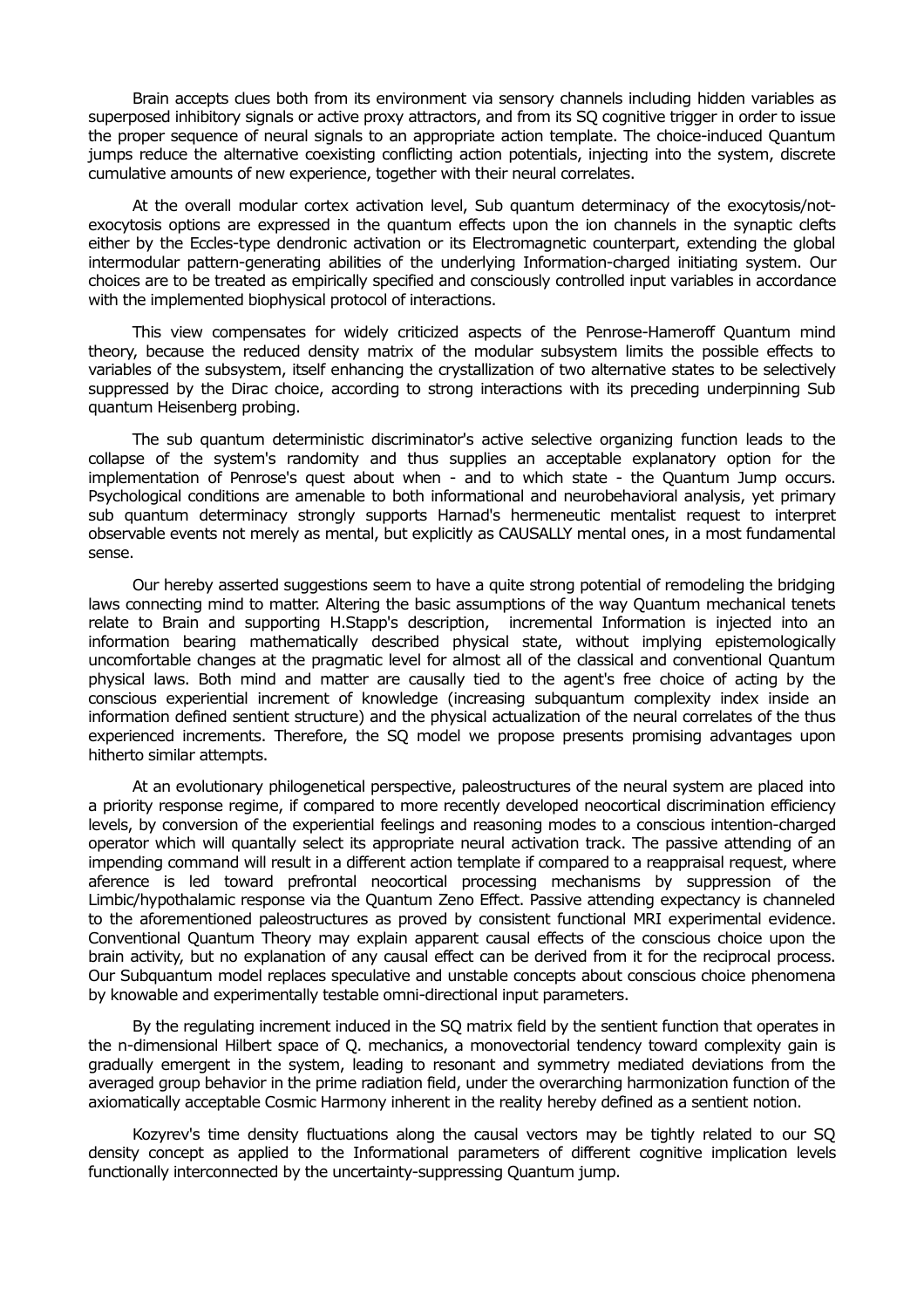From a wider noospheric perspective, the sequentially implied super implicated orders of Information content and complexity can be described as scalar components of a wide array of epistemologically consistent and interrelated levels that for analytical purpose may display a sequential distribution chain as follows:

The Gariaev/Sheldrake morphic causation that results in the physical formation of brain, leads, by genomic interactions of holographic consistency, to the Brain's integration into the overall organism level of coordination. This stage corresponds to Sheldrake's morphogenic fields sharing their essence, similar to quasi crystals constructed by Penrose tiling principles, applied in biology as Winfree's DNA Wing tiles. As Space-time distribution patterns obey an underlying Pre Quantum determination rooted in implicated Information fields and fluxes, at the next step, Brain tunes into its ambient signals by polyvalent coding resonance systems, then converts the already acquired harmony patterns into meaning and rationalization units of organism survival value. The subsequent higher integration of thus acquired complexes into abstract mentalisation patterns, by reflective screening of contents, allows still higher levels of integration for the embedding of selfconscious structures, into transpersonal patterns of social group behavior (consistent with the interpretation of PEAR's "Global Consciousness project").

This is a fundamental component in the planetary pan-biospheric Informational connection, both to the mineral kingdom, as well as to (conceptually still rather elusive) superhuman evolution potentials. The planetary sentient network gets coupled to its cosmic equivalents toward an open multiverse type of holographic information system expressed in our Cosmic Harmony. The fundamental global guiding principles contained in the Cosmic Harmony and holographically expressed across its multilayer SQ constituent parts, can be seen as leading, via Quantum Potentials, to the information-determined Quantum phase states - which at their turn act as switching units in the key positions of the probability reduction process.

In this overall scheme, Brain is a product of a morphogenetic effect of the first-degree information complexity, its work being quantally adapted for processing higher orders of information complexity then its own.

From this perspective, self-conscious structures will logically preserve their cognitive functions in integral range, regardless of their time-bound neuro-cybernetic connections to Brain.

Biological life is to be understood as a particular blueprint, where a transient coupling occurs between its different levels of implication, that are capable of being preserved in their individual holographic sub quantum storage systems, hence their implied manifestation potential after the dissolution of the transient binding implication constraint.

At the group-behaviour level of biosystems, incremental complexity in phylogeneticaly acquired regulatory principles lead, per Sheldrake's morphic resonance, carried along informatically established chreodic channels, to the evolutionary potential inside biologically defined homogeneities. It seems to be conceivable to relate SQ density fluctuations to the widely debated time density orders across sequential divergent time-line vectors resulting in physically definable entelechial spectra derived from frequency break points related to time flux differentials. The resulting topological distribution in manifestation bands might be invoked for a future more accurate description of the environmental coherence regimes ascribed to self-conscious structures by traditional esoteric knowledge that becomes fully consistent with recent experimental evidence still hold in controversial regime by defendants of old scleromorphic paradigmatic views.

Entelechial manifestation levels might get accommodated into a mathematical formalism similar to the one underpinning Kaivarainen's resonant bivacuum-mediated interactions for virtual structures. Seen as embedded in an infinity of different "imaginary time lines" (Hawking), the entelechial domains may be conceived as sharing the same Space distribution without observable interference effects. Such a conjecture might supply a new approach to the many worlds interpretation of QM, if multiple S-T universes were conceptually replaced by multiple probability-triggered Information domains distributed upon individual time-lines in conventional space, which at a proper resolution of analysis proves to be nothing except its very concrete SQ content (Pre-quantum Plenum, Potentum).

In misleadingly labelled "paranormal" investigations, the anomalous distribution range of output experimental data has to be reformulated as a deviation from experimenter's expectancy regime values, based on previous mean values derived from different sets of discriminators in his (and his collectivity's) past exploration record. Such deviations are nevertheless perfectly consistent with the specific given set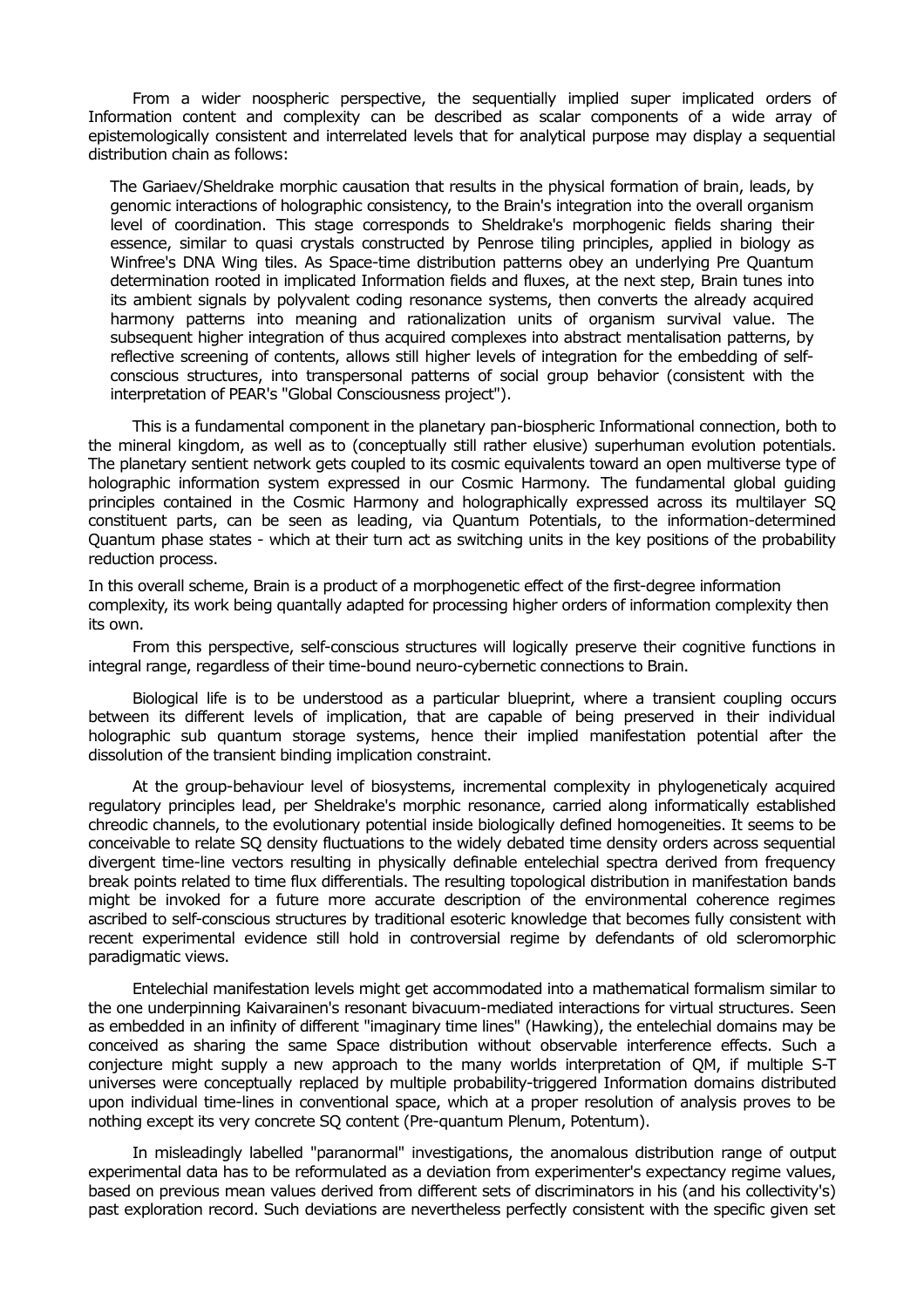of assumptions, as soon as deterministically different SQ input complexes are invoked, which, interfering in their own regime with experimenter's expectancy choice parameters, result in the unexpected statistical shift. It is a testable prediction that at the case limit, where experimenter's SQ contribution drops below a critical efficiency level, the result will be increasingly consistent with the external configuration of Information choice systems that are affecting the Quantum determination of the observable output.

Physiological and clinically induced ASC conditions, where, just as in neurotic and psychotic cognitive disorders, a coherence-shift range is to be considered, will supply the topic of later presentations. Delusional and hallucinatory contextual conditions will be described as preserving internal coherence in spite of their phase disentanglement from ambient stimuli inputs. By placing the cognitive loop beyond space and time constraints our model offers a non-contradicting logical treatment for anomalous deviations from "normal" statistic causal expectancy without appealing to Eccles/Beck kind of quantum tunneling properties, underpinning metastable electronic pre-exocytotic configurations, in order to admit backward time vectors in diachronic Information processing situations.

The idea that discontinuity states of consciousness arise during cortical hypoxic conditions, is frequently invoked as proof for the neural origination of such conditions. This idea is loosing phenomenal significance, as such conditions merely reflect memory recollection failures, regarding events related to the relevant time span. Just as in hypnotic suggestion procedures, the mnestic data are stored in an outof-phase sub quantum matrix as related to brain's current coherence range, thus simply blocking subsequent recovery attempts.

We strongly rely upon the experimental testability of our model's predictions in the framework of Schrodinger's equations, since quantifiable detection of shifting tendencies in random regimes, under sub quantum information control, can be detected thereby. The seminal range of applicability that our model has, bearing on future genetic engineering protocols, resulting in a concrete means for altering various malignancy patterns, and other abilities to intimately alter genetic systems, such as the ageing-related Hayflick limit, can hardly be overestimated. Widely reported preliminary experimental results available at this stage, concretely confirm our predictions in these regards.

Information, as a fundamental constituent of reality, is able to manifest both in our world of matter/energy, or beyond it, without contradicting any scientific rigour in the explanatory range.

Information structures are, in our view, constituents of the physical reality, and at the same time, their ontological autonomy from matter and energy is acceptably conjectured by extending the current paradigmatic limits of reality beyond both the energetic and representational domains, into an allpervading, non-local and atemporal regime of determinacy where classical relativistic and Quantum tenets break down. By introducing sub quantum concepts, we are contemplating reality from an unprecedented observation spot, where epistemological paradoxes dissolve, and behaviour patterns of reality, hitherto misleadingly labelled as anomalous, both in conventional physics and cognitive sciences, become logically sustainable and perfectly normal blueprints

# **SOME EPISTEMOLOGICALLY RELEVANT PHILOSOPHICAL IMPLICATIONS OF THE SUBQUANTUM INTEGRATION MODEL FOR CONSCIOUSNESS STUDIES.**

Our SQ view, though not explicitly contradicting some late representationalist, cognitive, neural, Quantum and Higher Order theories of mind, transcends their respective limits and paves the road toward a synthetic pluralistic approach that will allow for incremental future progress. It circumvents the "explanatory gap" in Chalmers' "hard problem" while transcending fundamental, emergent and neutral monist property dualism limitations by its strength to describe Consciousness as derivative from a more basic level of reality where mental and physical properties are co-present. An "either/or" ontological exclusion is conceptually bypassed while protomental micro constituents of reality are seen as proactive transdimensional extensions of pre-quantum entities and the various flux patterns thereof. Some controversial puzzling aspects of panprotopsychism are solved in the super implicated order of sentient data unfolding from the presence of protopsychic properties at the very fundament of reality.

We use a wide range of conceptually coherent physical and representational systems that lead to an epistemologically new, nonreductionist and inter-theoretically consistent view. Matter is divisible while mind is not, as mind is introspectable while matter is not.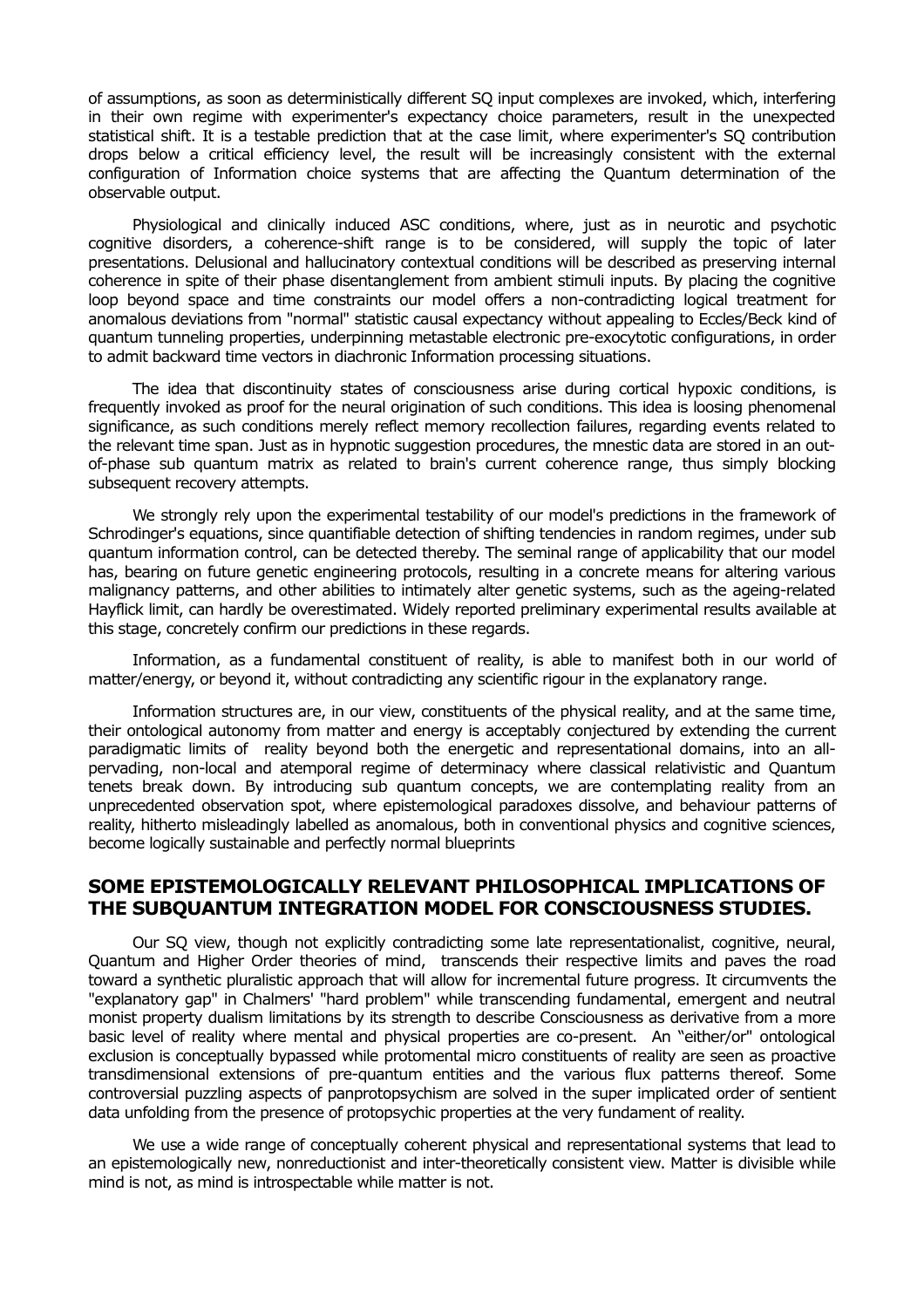The physical, mental and the Platonic world of universal truths are homologated into a single paradigmatic concept where Subquantum structure parameters equally apply to the three of them.

The theoretically assumed connections between Quantum Mechanics and Mind are reviewed as a connecting principle that addresses integration aspects of Information into the world of space-time defined matter-energy. This position reflects an efficient relay of interconnectedness between different implicated orders of the sentient reality.

A new cosmogenetic approach related to Subquantum Prime radiation matrices ascribes universal sentience and organizing potentials to reality, opening a window toward a continuous creation process overarched by the axiomatic Universal Harmony request. Our model strongly supports B.Josephson's suggested juxtaposition of the Whiteheadian philosophy of mental states to theoretic predictions of Quantum Physics, where abstract Quantum concepts may apply to different ontological regimes.

Subquantum determinacy, in defining reality, emphasizes the fundamental misleading potential in Chalmers' "hard problem", putting an end to the fruitless continuous controversies around its essence and opening a radically new exploration context for the experiential observables and their time-bound correlation to the physical world, brain included.

In our perspective, the physical brain's ontological value shrinks to a balanced set of reciprocal integration vectors of Subquantum cognitive essence with Quantum mechanical systems, defining an option that emphatically ensures the integral cognitive and intercommunication autonomy of selfconscious structures from their neural anchorage requirement.

In our model, high-level systemic features of Brain are seen as an intricate canvas of specific structural and functional properties. Kinsbourne's global integrated fields relate to thalamic cortical activation pathways, where various reentrant cortical loops of action-prediction-assesment type occur between mezencephalic and frontal areas of Brain. Interpretative processes with left-hemisphere correlates or frontal-limbic mediated emotive somatosensory haemostatic processes can result.

According to our assumptions, transient synchronous modular Quantum assemblies may be related to the intentional unity of phenomenal consciousness operating in time-validation domain of Brain.

The Subquantum regime supplies the holographic storage and dynamic media of Informationcharged fundamental entities, evolving by a gain in complexity that occurs under superimplicated orders of integration inside the global overarching fundamental Harmony of ALL.

In the framework of conventional mind-related formulations, the obvious multiplicity of distinct neural theories underlying partial understanding fragments of fundamental links, operating at the holographic implication order of Brain programs, fail to present a reliable explanatory system for the infinite range of conscious activity, or alternate Information processing options operating at nonconscious levels of the Self . The isolating resolution for the "minimally sufficient" neural correlates of consciousness involved in specific kinds of phenomenal content is, per-definition, blurred by interfering classes of internal and external conditions, thus excluding a justified assessing of any causal determinacy. At the best, we might postulate some causal interaction systems between ontologically distinct domains that loose sharpness if under SQ scrutiny that allows for contingent identity spectra between given physical and cognitive representations.

Epiphenomenalism was disqualified for long as a doomed reductionist approach and as such it may be for strong reasons excluded from modern scientific analytical thought related to Information processing systems. At the same time, SQ Theory of mind is perfectly consistent with valid correlation aspects established between different ontological systems, however weak their explanatory potential would be at their own excessively limited application range.

It's useless to emphasize that mental coherence patterns may be related to Bose-Einstein condensates [as suggested by Marshall @ Zohar (1990)], at best, in only a metaphorical sense. A far more suitable feature along this line is to be found in the holistic Quantum entanglement, which in the extended perspective of SQ behavior is a most promising candidate for a possible psycho-physical interconnectedness. Quantum entanglement is due to the non-local information transports by the vehicles of the SQ entities, which transports are identically the quantum potential.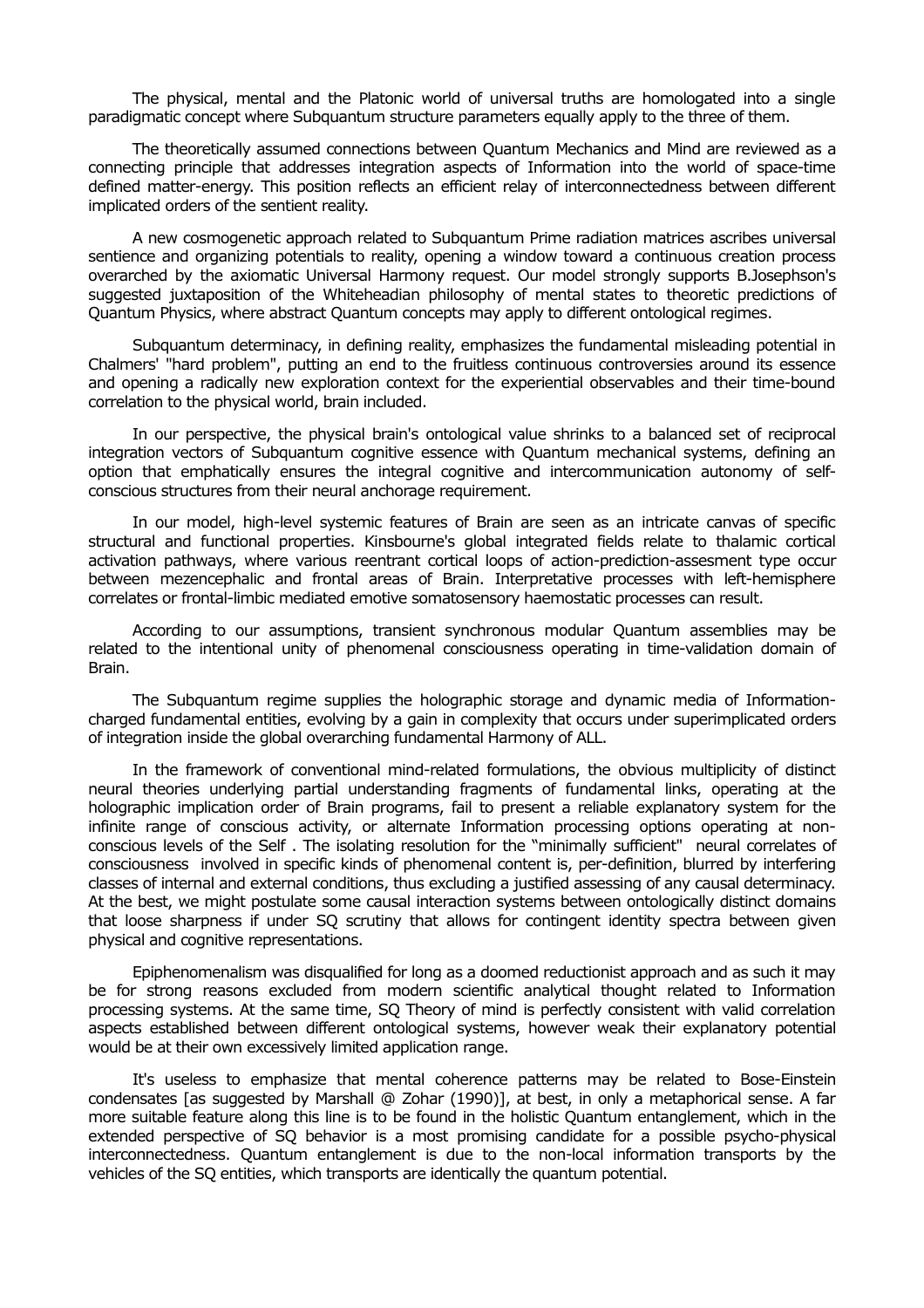The prevalent Quantum theories of mind prove to be but a more subtle reductionism model for conscious states. When compared to classical neural theories, their explanatory potential has a similar range of limits, to physicalist/neural concepts. The Penrose-Hameroff model of objective collapses of quantum superposition states leading to coherent neuroregulation activity as well as to non-algorithmic mental processes has no suggestion for solving the high-order correlation patterns between both. The suggested Quantum effects related to intracellular microtubulinic mechanisms may well affect subtle Information dynamics but are well below any acceptable solution as far as derivative complex Information structures and their infinite sophistication range across superimplicating mental phenomena are concerned.

Tenets of panpsychist consistency, tend to rigorously equate physical reality with the Information spaces it is assumed to unfold from. Interesting enough, there is little, if any, reference made in the literature, to the double-aspect conceptual deadlock relating Chalmers' "hard problem" to his panpsychist attempt to overcome it. Both are blind-ended in the same paradox, eluding a logically consistent model for transitions between conscious and unconscious elements at both empirically supported directions.

The SQ theoretical basics are effortlessly circumventing Chalmers' paradox at both of its ends: SQ theory replaces the emergence of conscious structures from non-conscious background by an original synactivation process, while the unfolding of energy/matter from the background of pure Information, becomes an implicit feature of reality. This gain in understanding relies upon postulating a hyper dimensional unit assumed to carry information content toward different degrees of complexity throughout infinite manifestation domains, possibly relying upon its own context-related mathematically acceptable ability of exhibiting non-zero space-time values.

We hope to have brought a significant contribution toward closing the endless open controversy, raging in Consciousness Studies for years, around the explanatory gap extending between the various philosophical mega trends briefly mentioned here, especially as the SQ model we propose is far above the metaphoric consistency of most seriously considered options in current academic literature. Our model relies upon strong experimental footing at its basic tenets, and a wide array of further experimental protocols are currently designed for an increasingly comprehensive proof of the correctness of our view.

We feel to be justified in claiming for our model an unprecedented theoretical elegance and reliability, able to render the limitless complexity that is inherent in sophisticated reference frames of mathematical formalism into a complete, self-sufficient and coherent simplicity. Obsolete analytic criteria relying upon the false objective/subjective dichotomy have to begun fade out under the heavy pressure of evidence, accumulating in shared dreams, collective hallucination, and shared Induced After-death Communication reports (A.Bottkin).

It is worthy of being strongly emphasized, that in the hereby proposed model, causality and synchronistic chains cease to be orthogonal mutually exclusive ones, both finding a common language of expression. The holistic causation vectors embedded both in S-T and the Informational components of reality, escapes, per definition, entropic time vector constraints. Hence non-orientated causation theories that apply in Q and SQ ranges may be logically consistent with both non-locality and diachronicity, under experimental conditions.

A new navigation tool has to be used for exploring hitherto unmapped waters.

Let's hope that our Subquantum model, as a non-speculative and not metaphysical one, will contribute to this navigational drift, as it seems to satisfy both the Ocam's Razor parsimony request in explanatory range and the falsifiability prerequisite in new assumptions. Though we consider that our approach fully reflects the implications of the Gödel's incompleteness theorem, we will be happy to improve it by hoped-for constructive inputs from the academic community.

## **BIBLIOGRAPHIC REFERENCES**

| Bohm, D (1957).        | Causality and Chance in Modern Physics<br>Penn Press (1957) |
|------------------------|-------------------------------------------------------------|
| Bohm D. & Hiley (1999) | The Undivided Universe<br>Routledge Press (1999)            |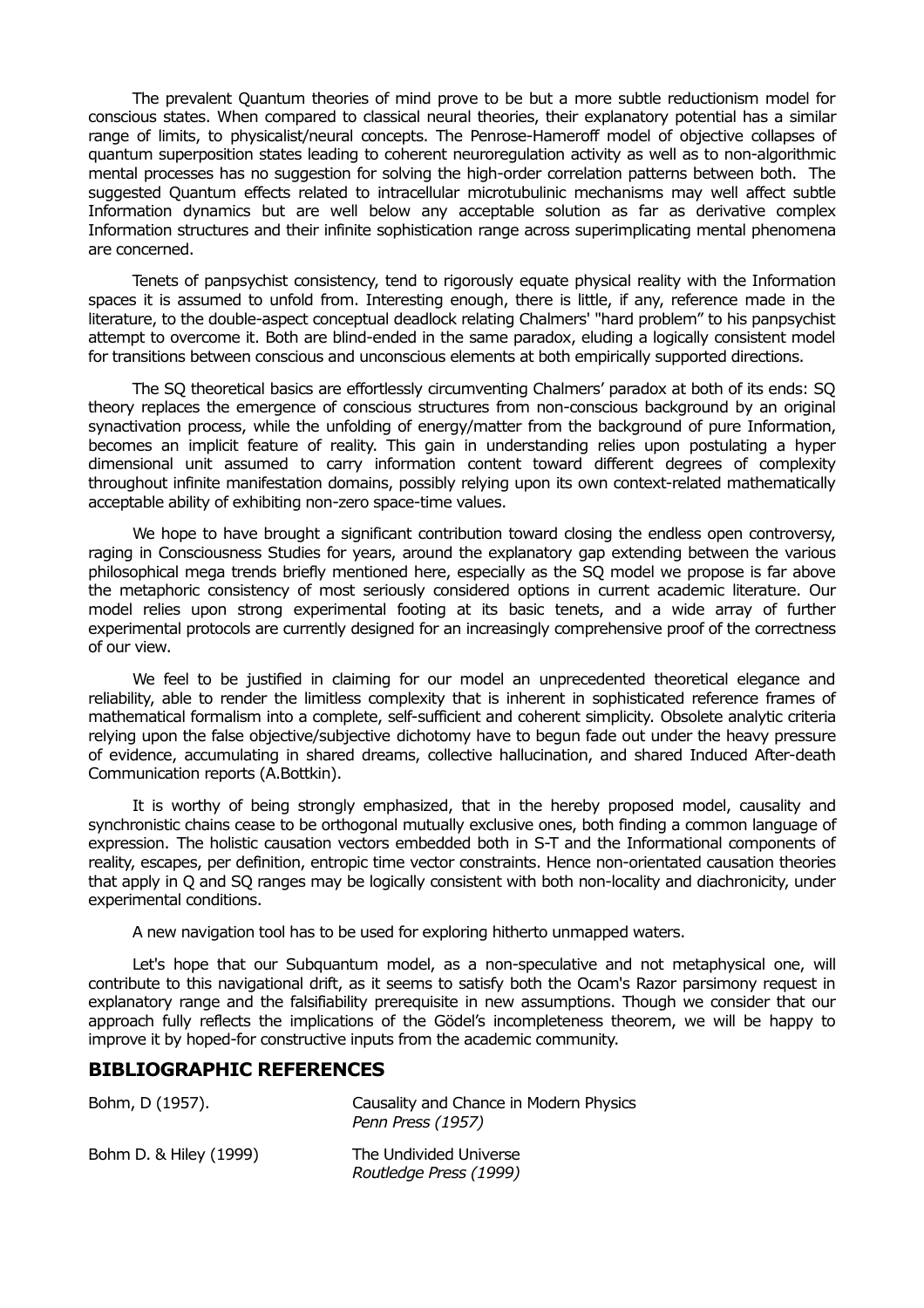| Bohm D.(1983)                     | Wholeness and the Implicate Order<br>Routledge Press (1983)                                                                                                                                             |
|-----------------------------------|---------------------------------------------------------------------------------------------------------------------------------------------------------------------------------------------------------|
| Boyd R.N.                         | Phase-states of Quantum Matter<br>http://www.rialian.com/rnboyd/quantum-matter.htm                                                                                                                      |
| Boyd R.N. (2003)                  | Refutation of Heisenberg Uncertainty Regarding<br>Monochromatic Photons<br>http://www.rialian.com/rnboyd/heisenberg-refute.htm                                                                          |
| Boyd R.N.                         | Reduction of Physiological Effects of Alcohol Abuse By<br>Substitution of a Harmless Alcohol Surrogate Created by<br>Application of a Spin Field<br>http://www.rialian.com/rnboyd/spinfield-effects.htm |
| Botkin A.L. - Hogan R.C. (2005)   | Induced After-death Communication<br>Hampton Roads 2005                                                                                                                                                 |
| Chalmers D.J. (2006)              | Phenomenal Concepts and the Explanatory Gap<br><b>Oxford University Press 2006</b>                                                                                                                      |
| Chalmers D.J. (2004)              | How can we construct a science of Consciousness?<br>The Cognitive Neurosciences III MIT Press 2004                                                                                                      |
| Chalmers D.J. (1997)              | Moving forward on the Problems of Consciousness<br>JCS 4/1, 1997 pp 3-46                                                                                                                                |
| Chandrasekaran B. (1988)          | Connectionism and Information processing abstractions.<br>Behavioral and Brain Sciences, 1988; 11:1, 26-27                                                                                              |
| DeBroglie L. (1928)               | "La nouvelle dynamique des quanta", in: "Electrons et<br>Photons", Gauthier-Villars, Paris.                                                                                                             |
| DePalma B.                        | "Magnetism as a Distortion of a Pre-Existent Primordial<br>Energy Field and the Possibility of Extraction of Electrical<br>Energy Directly From Space"                                                  |
|                                   | Proceedings of the 26th Intersociety Energy Conversion<br>Engineering Conference (IECEC), 4 - 9 August, 1991,<br>Boston, Massachusetts, U.S.A.                                                          |
| Dehmelt H. (1993)                 | Nobel Prize lecture, World Scientific Publishing Co, Singapore<br>1993<br>http://nobelprize.org/physics/laureates/1989/dehmelt-<br>lecture.html                                                         |
| Dunne B.J.; Jahn R.G. (1995)      | Consciousness and Anomalous physical phenomena<br>Princeton Technical Note 95004 - May 1995                                                                                                             |
|                                   | Dyer R.G., Neumayer C., Cjhittka L.(2005) Honeybee (Apis Mellifera) vision can discriminate<br>between and recognize images of human faces.<br>The Journal of Experimental Biology Dec.2005             |
| Eberhard P.H.                     | Nuovo Cimento 46B, 392 (1978)                                                                                                                                                                           |
| Eccles J.C (1980).                | The Human Psyche - the Glifford Lectures<br>Springer International 1980                                                                                                                                 |
| Eccles J.C. (1991)                | Evolution of the Brain - Creeation of the Self<br>Routledge 1991<br>"Fractional Quantum Hall Effect"<br>http://css.sfu.ca/update/vol4/4.5-kirczenov.html                                                |
| Franks N.R.; Richardson T. (2006) | Teaching in tandem-running ants<br>Nature 439, Jan.2006                                                                                                                                                 |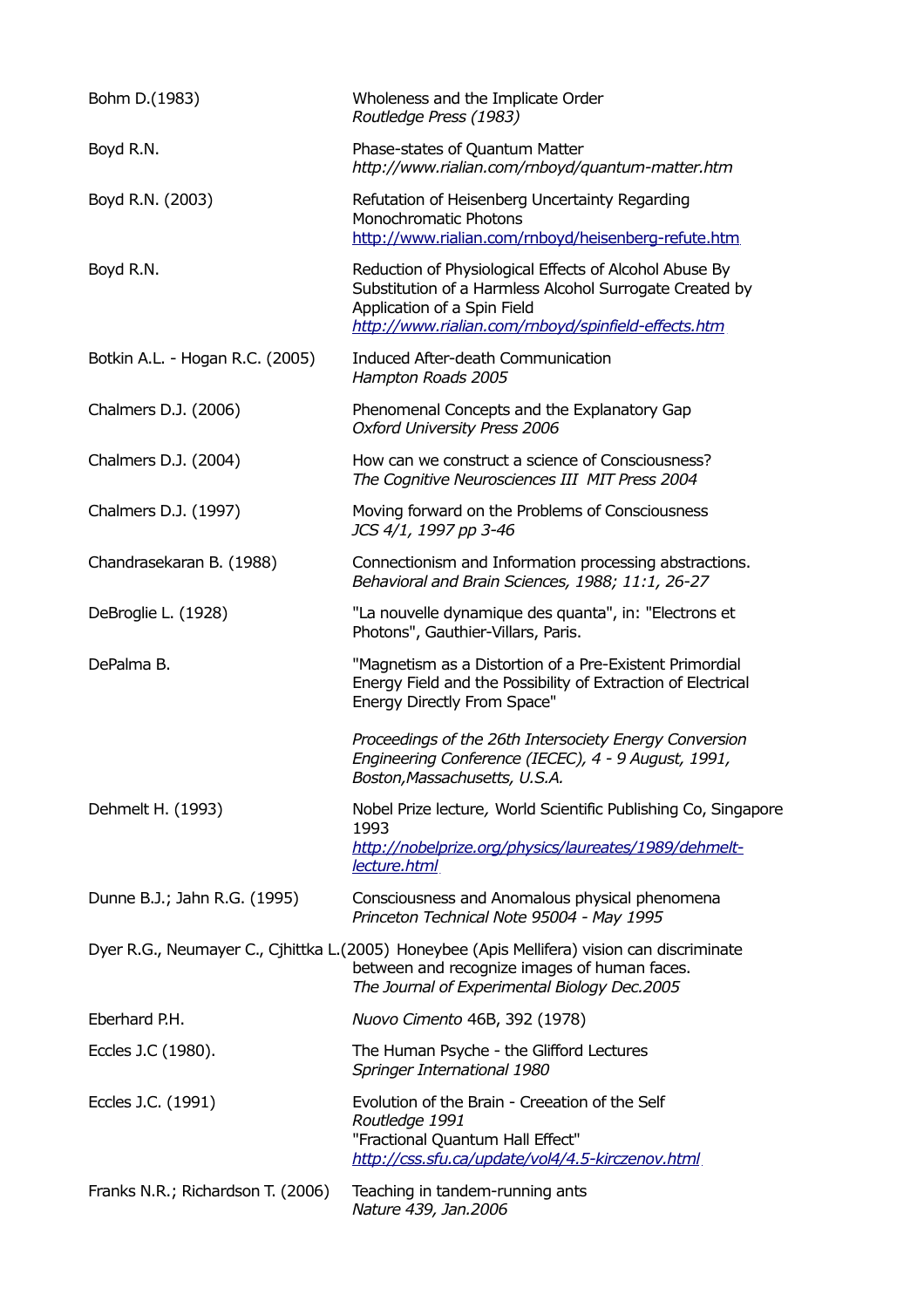| Gariaev P. et al.               | Wave based Genome<br>http://selfmanaging.net/genetica/engl.htm                                                                                                                           |
|---------------------------------|------------------------------------------------------------------------------------------------------------------------------------------------------------------------------------------|
| Gariaev P.et al.,               | Holographic and Quantum Nonlocality of Genome                                                                                                                                            |
| Gariaev P.et al, (1999)         | Proceedings of the 5th International Conference on<br>Theoretical and Clinical Aspects of Using Bioresonance and<br>Multiresonance Therapy, Part II<br>"IMEDES", Moscow, 1999 pp 256-272 |
| Gariaev P et al                 | http://www.emergentmind.org/gariaev13.htm                                                                                                                                                |
| Huping Hu, et.al.               | http://arxiv.org/abs/guant-ph/0208068                                                                                                                                                    |
| Hameroff S.; Penrose R (1996).  | Conscious Events as orchestrated Space-Time selections<br>JCS 3/1, 1996                                                                                                                  |
| Haisch B et al                  | Inertial Mass and the Quantum Vacuum Field<br>Ann.Physics, 10,5, pp.393-414                                                                                                              |
| Jahn R.G.; Dunne B.J. (2005)    | The PEAR Proposition<br>Journal of Scientific Exploration<br>Vol.19/2, 2005, pp 195-245                                                                                                  |
| Jahn R.G. (1991)                | The Complementarity of Consciousness<br>Princeton Technical Note 91006 - Dec. 1991                                                                                                       |
| Kaivarainen A.                  | New Resonant Bivacuum Mediated Interaction as a possible<br>explanation of Psi phenomena.<br>http://www.karelia.ru/~alexk/new articles/index.html                                        |
| Kaniadakis K.                   | <b>Statistical Origin of Quantum Mechanics</b><br>http://arxiv.org/pdf/quant-ph/0112049                                                                                                  |
| Keihn R.M.                      | A Topological Theory of the Physical Vacuum<br>http://arxiv.org/gr-gc/0602118                                                                                                            |
| Kiehn R.M.                      | Nanometer Vortex Defects<br>http://www22.pair.com/csdc/car/carfre85.htm                                                                                                                  |
| Kiehn R.M.                      | Cosmology as a turbulent non equilibrium van der Waals gas<br>near its critical point. (Vigier III Conference - Paris 2003)<br>http://www22.pair.com/csdc/pdf/vig2003.pdf                |
| Kinsbourne M. (1988)            | <b>Integrated Cortical Field model of Consciousness</b><br>Oxford University Press 1988                                                                                                  |
| Krasnoholovets, et. al.         | Motion of a Particle in the Vacuum<br>http://arxiv.org/pdf/quant-ph/9910023                                                                                                              |
| Lazar S., Cromie W.J. (2005)    | Meditation found to increase Brain size Harvard University<br>Gazette Jan. 2005                                                                                                          |
| Marshall I.N. - Zohar D. (1990) | The Quantum Self. Human nature and consciousness defined<br>by the new Physics<br>Morrow, N.Y.1990                                                                                       |
| Montecucco N. (2006)            | Le ricerche sulla Coerenza e la Sincronizzazione cerebrale<br>Cyber - Sept. 2006                                                                                                         |
| Pitkanen M.                     | Spectroscopy of Consciousness<br>http://www.physics.helsinki.fi/~matpitka/                                                                                                               |